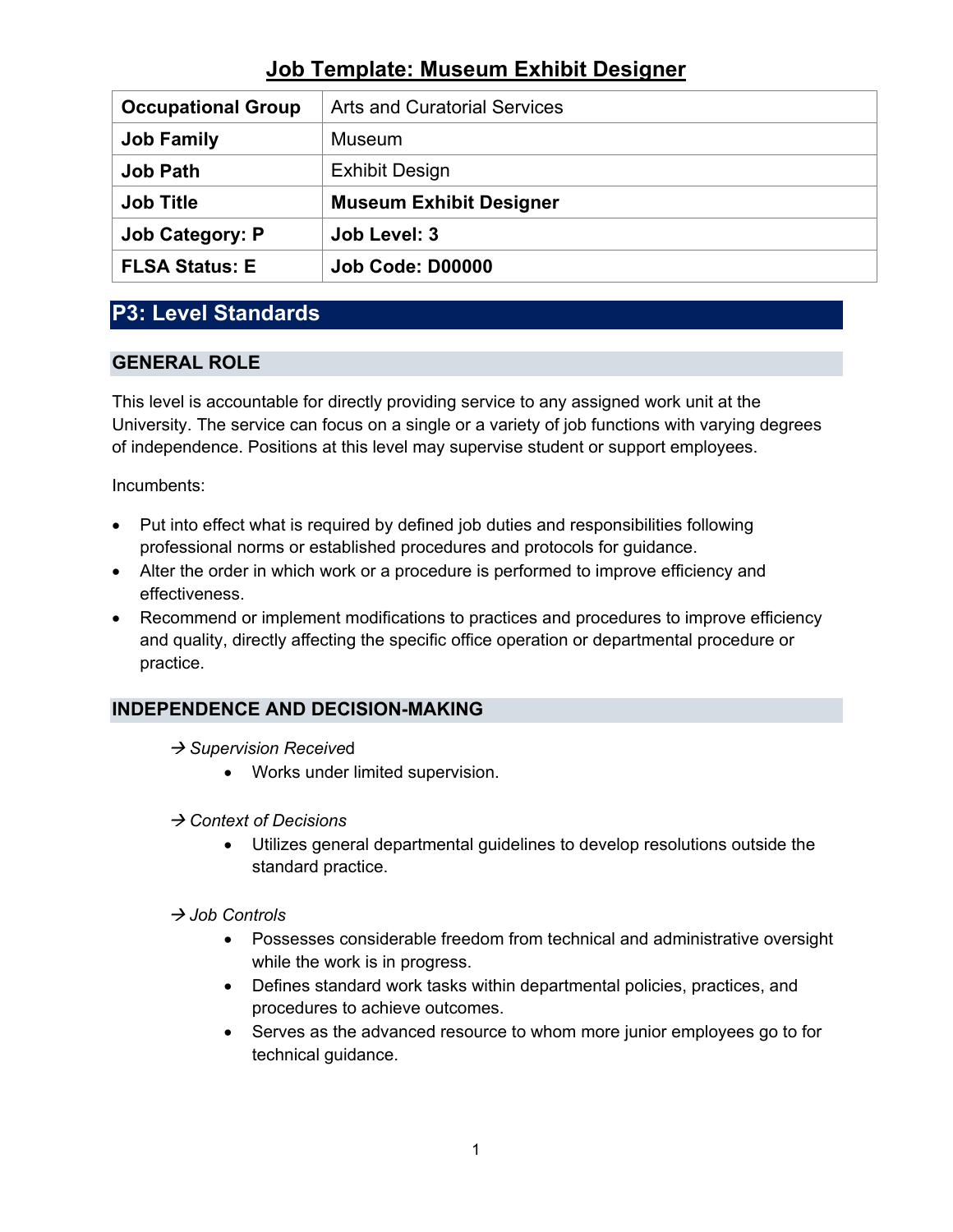| <b>Occupational Group</b> | <b>Arts and Curatorial Services</b> |
|---------------------------|-------------------------------------|
| <b>Job Family</b>         | <b>Museum</b>                       |
| <b>Job Path</b>           | <b>Exhibit Design</b>               |
|                           |                                     |
| <b>Job Title</b>          | <b>Museum Exhibit Designer</b>      |
| <b>Job Category: P</b>    | Job Level: 3                        |

# **COMPLEXITY AND PROBLEM SOLVING**

#### $→$  **Range of issues**

- Handles a variety of work situations that are cyclical in character, with occasionally complex situations.
- Issues are regularly varied.
- Problems tend to be technical or programmatic in nature.

### *Course of Resolution*

• Assesses a variety of situations, and develops resolutions through choosing among options based on past practice or experience.

#### *Measure of Creativity*

- Issues are solvable through deep technical know-how and imaginative workarounds.
- Most of the obstacles, issues, or concerns encountered require considering alternative practice or policy interpretation.

# **COMMUNICATION EXPECTATIONS**

→ Manner of Delivery and Content

• Regularly provides information on finished materials to others.

#### **SCOPE AND MEASURABLE EFFECT**

- Actions regularly affect an individual, item, event, or incident, etc.
- Actions taken are generally done to meet reporting requirements or regulatory guidelines, or to satisfy internal checks and balances and/or existing standards.
- Incumbents have an indirect impact on a larger action or process, such as serving as a single component in an approval process, where the process is "owned" by a different work unit.
- May be designated to guide or organize the work of several employees within the unit.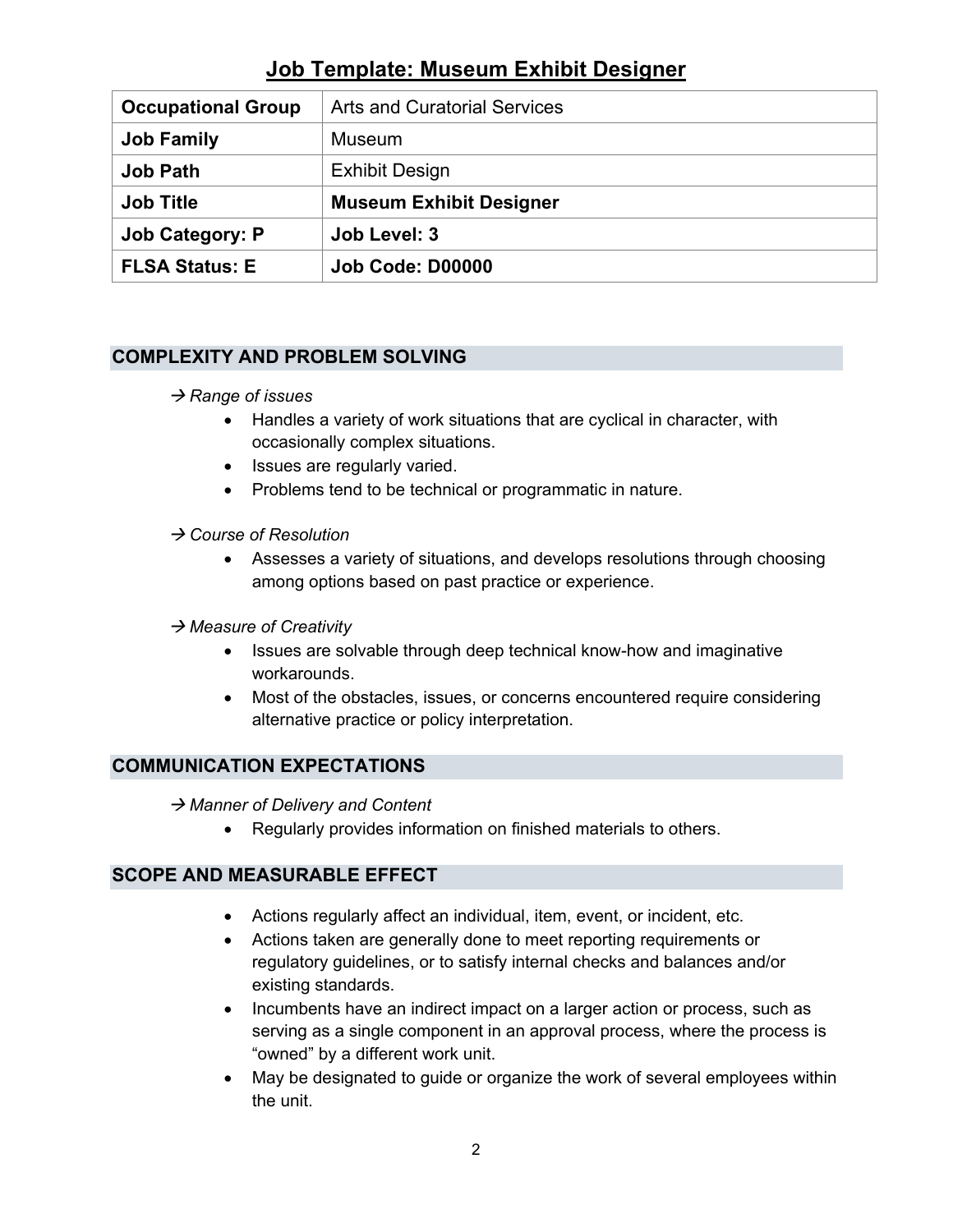| <b>Occupational Group</b> | <b>Arts and Curatorial Services</b> |
|---------------------------|-------------------------------------|
| <b>Job Family</b>         | Museum                              |
| <b>Job Path</b>           | <b>Exhibit Design</b>               |
| <b>Job Title</b>          | <b>Museum Exhibit Designer</b>      |
|                           |                                     |
| <b>Job Category: P</b>    | Job Level: 3                        |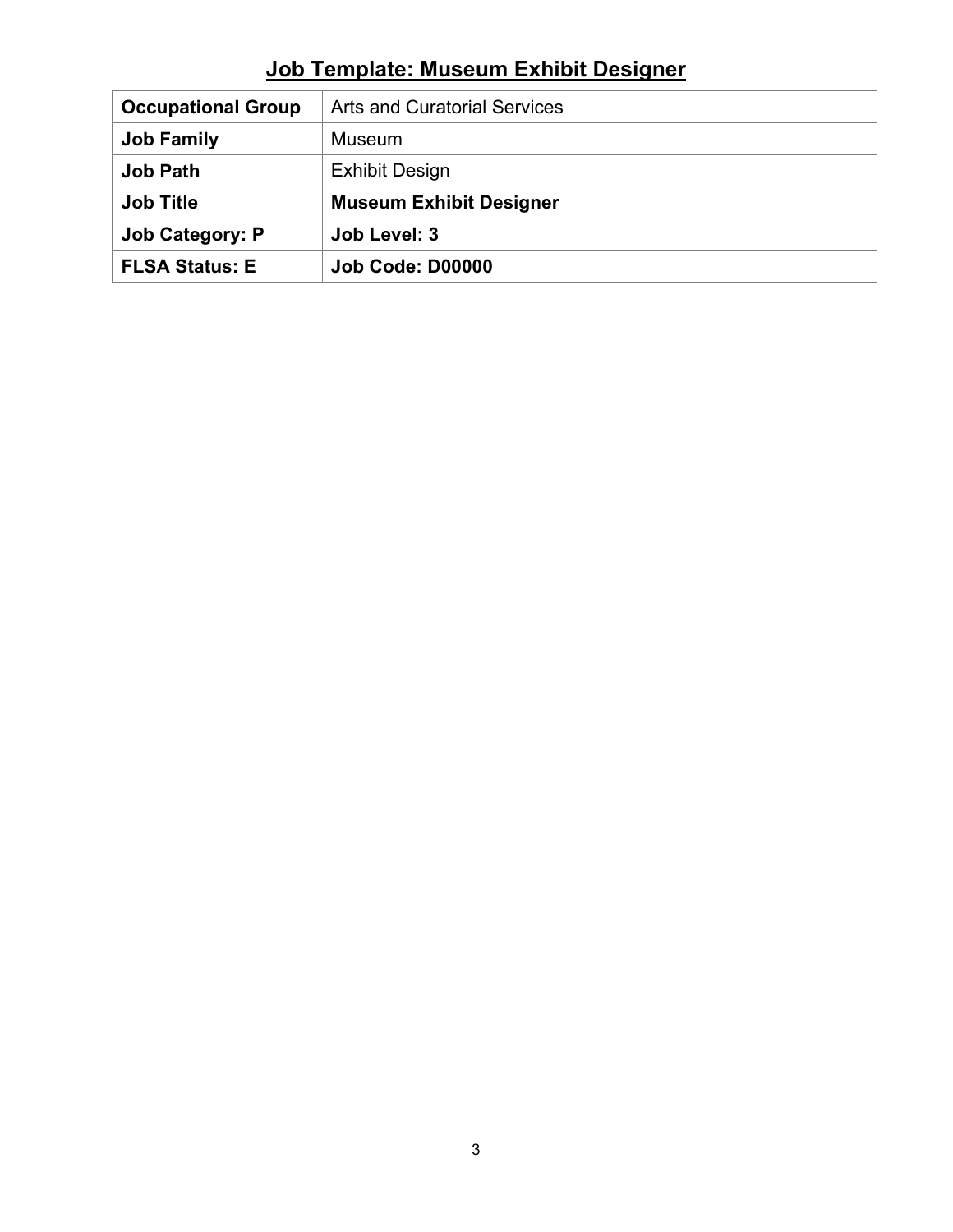| <b>Occupational Group</b> | <b>Arts and Curatorial Services</b> |
|---------------------------|-------------------------------------|
| <b>Job Family</b>         | <b>Museum</b>                       |
| <b>Job Path</b>           | <b>Exhibit Design</b>               |
|                           |                                     |
| <b>Job Title</b>          | <b>Museum Exhibit Designer</b>      |
| <b>Job Category: P</b>    | Job Level: 3                        |

# **Job Template**

# **GENERAL SUMMARY**

Designs and builds museum exhibition components. Oversees installation and maintenance of exhibitions.

# **REPORTING RELATIONSHIPS AND TEAMWORK**

Works under limited supervision of a supervisor or manager.

### **ESSENTIAL DUTIES AND RESPONSIBILITIES**

*The intent of this section is to list the primary, fundamental responsibilities of the job – that is, the duties that are central and vital to the role.*

- Serves as designer or design consultant for methods of construction and installation of exhibits.
- Mounts, installs, and dismounts museum's exhibitions. Delivers and assists in installation of exhibits at off site locations.
- Resolves problems of design and installation.
- Coordinates building repair and maintenance tasks. Serves as troubleshooter for repair and maintenance of museum vehicles, special equipment, and building systems.
- Assists with collections management and artwork documentation.
- Researches ideas and materials presented for exhibit and makes decisions regarding proper visual interpretation.
- Serves as a consultant regarding most effective design and techniques to produce desired visual effect and educational message.
- Controls inventory of installation equipment and supplies. Prepares orders for all shop materials.
- Performs related work as required.

# **MINIMUM QUALIFICATIONS**

- Bachelor's degree in related field.
- Two to three years of related experience.